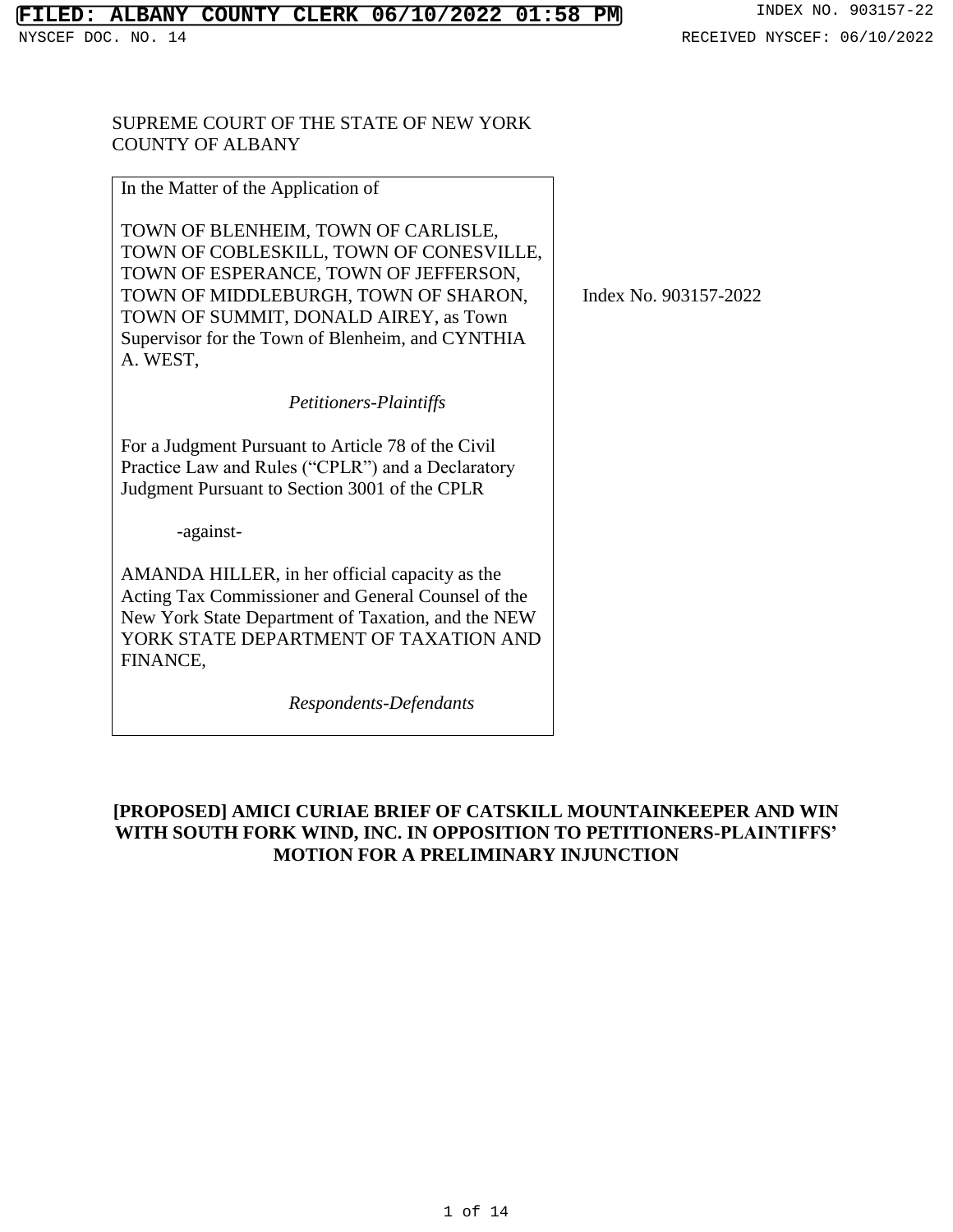NYSCEF DOC. NO. 14

# **TABLE OF CONTENTS**

| I. THE BALANCE OF THE EQUITIES TIPS SQUARELY AGAINST ISSUANCE OF A |  |
|--------------------------------------------------------------------|--|
|                                                                    |  |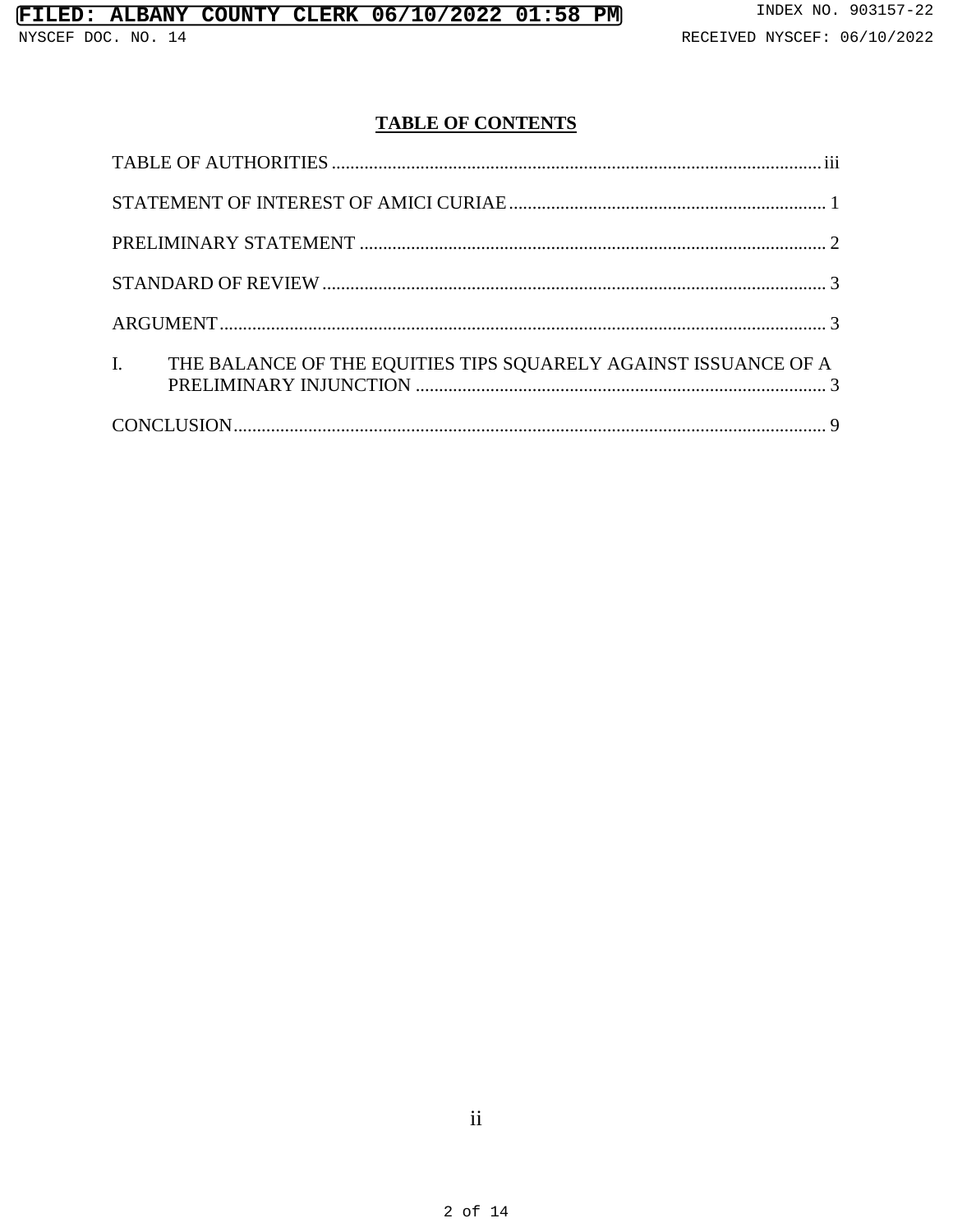## **TABLE OF AUTHORITIES**

## <span id="page-2-0"></span>**CASES**

| Destiny USA Holdings, LLC v Citigroup Glob. Mkts.s Realty Corp., 69 A.D.3d 212 (4th Dep't |
|-------------------------------------------------------------------------------------------|
|                                                                                           |
|                                                                                           |
|                                                                                           |
|                                                                                           |
| Metropolitan Package Store Ass'n, Inc. v. Koch, 80 A.D.2d 940 (3d Dep't 1994)             |
|                                                                                           |
| Russian Church of Our Lady of Kazan v. Dunkel, 34 A.D.2d 799 (2d Dep't 1970)              |
|                                                                                           |

## **STATUTES**

## **TREATISES**

9 N.Y.Prac., Env. Law and Reg. in New York § 4.45 (2d ed. Sep. 2020)...................................... 4

# **OTHER AUTHORITIES**

| Hodgson Russ Renewable Energy Alert, Understanding the Reach and Limits of RPTL § 575-b<br>and the State-Mandated Solar and Wind Real Property Assessment Models (Sept. 8, 2021),   |  |
|-------------------------------------------------------------------------------------------------------------------------------------------------------------------------------------|--|
| IEA, Net Zero by 2050 (May 2021), https://www.iea.org/reports/net-zero-by-2050                                                                                                      |  |
| Minal Pathal et al., <i>Climate Change 2022: Technical Summary</i> , <i>in</i> CLIMATE CHANGE 2022:<br>MITIGATION OF CLIMATE CHANGE. CONTRIBUTION OF WORKING GROUP III TO THE SIXTH |  |
| 111                                                                                                                                                                                 |  |

iii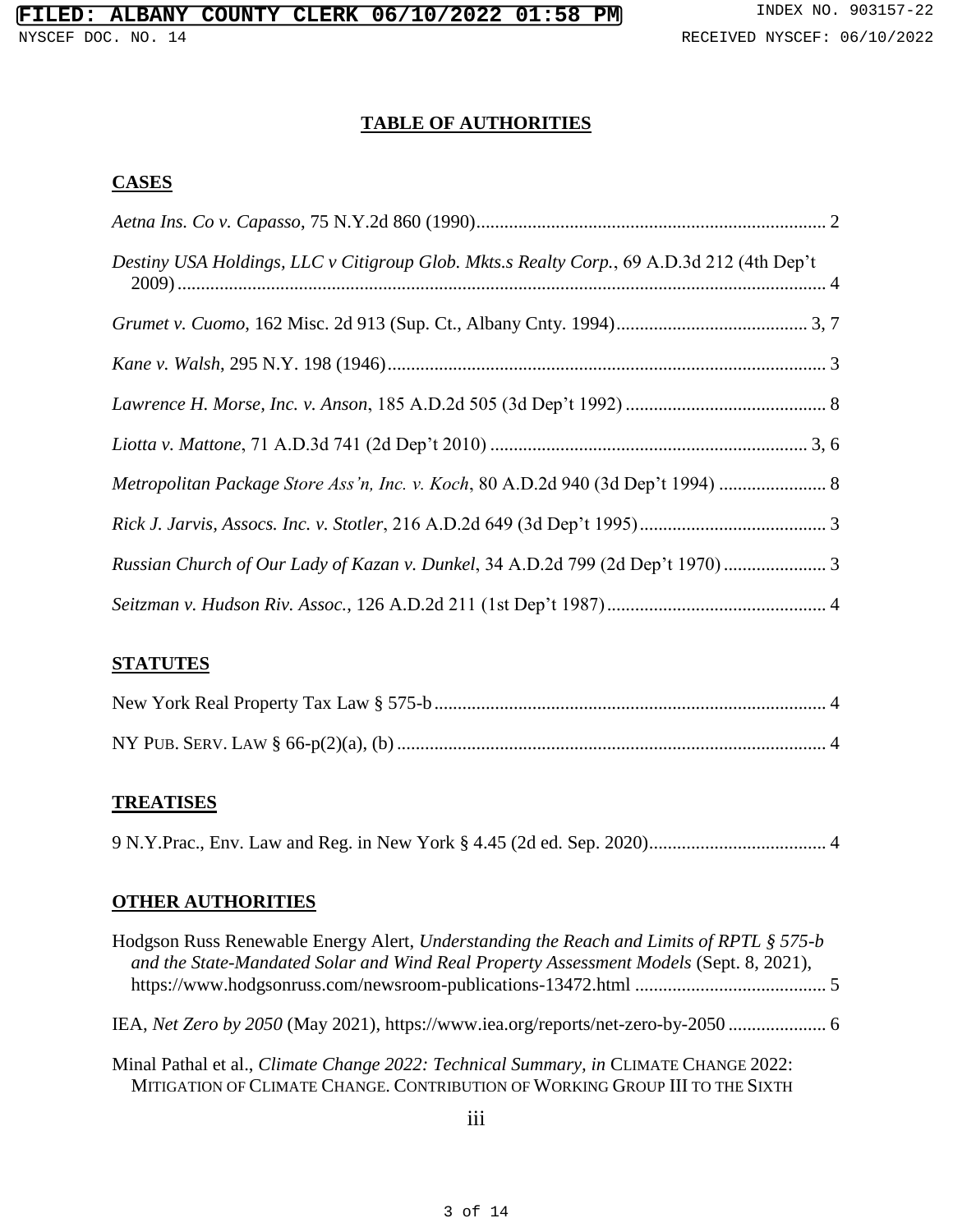## LED: ALBANY COUNTY CLERK 06/10/2022 01:58 PM INDEX NO. 903157-22

| ASSESSMENT REPORT OF THE INTERGOVERNMENTAL PANEL ON CLIMATE CHANGE (Priyadarshi |
|---------------------------------------------------------------------------------|
| Shukla et al. eds., IPCC 2022), https://www.ipcc.ch/report/ar6/wg2/             |
|                                                                                 |
|                                                                                 |

- New York State Department of Environmental Conservation, *Impacts of Climate Change in New York: Climate Change is Already Happening*, https://www.dec.ny.gov/energy/94702.html..... 5
- New York State Department of Environmental Conservation, *Observed and Projected Climate Change in New York State: An Overview* (August 2021), https://www.dec.ny.gov/docs/administration\_pdf/ccnys2021.pdf.............................................. 5
- *Summary for Policymakers, in* CLIMATE CHANGE 2021: THE PHYSICAL SCIENCE BASIS. CONTRIBUTION OF WORKING GROUP I TO THE SIXTH ASSESSMENT REPORT OF THE INTERGOVERNMENTAL PANEL ON CLIMATE CHANGE (Masson-Delmont et al., eds, IPCC 2021), https://www.ipcc.ch/report/ar6/wg1/downloads/report/IPCC\_AR6\_WGI\_SPM.pdf ................ 6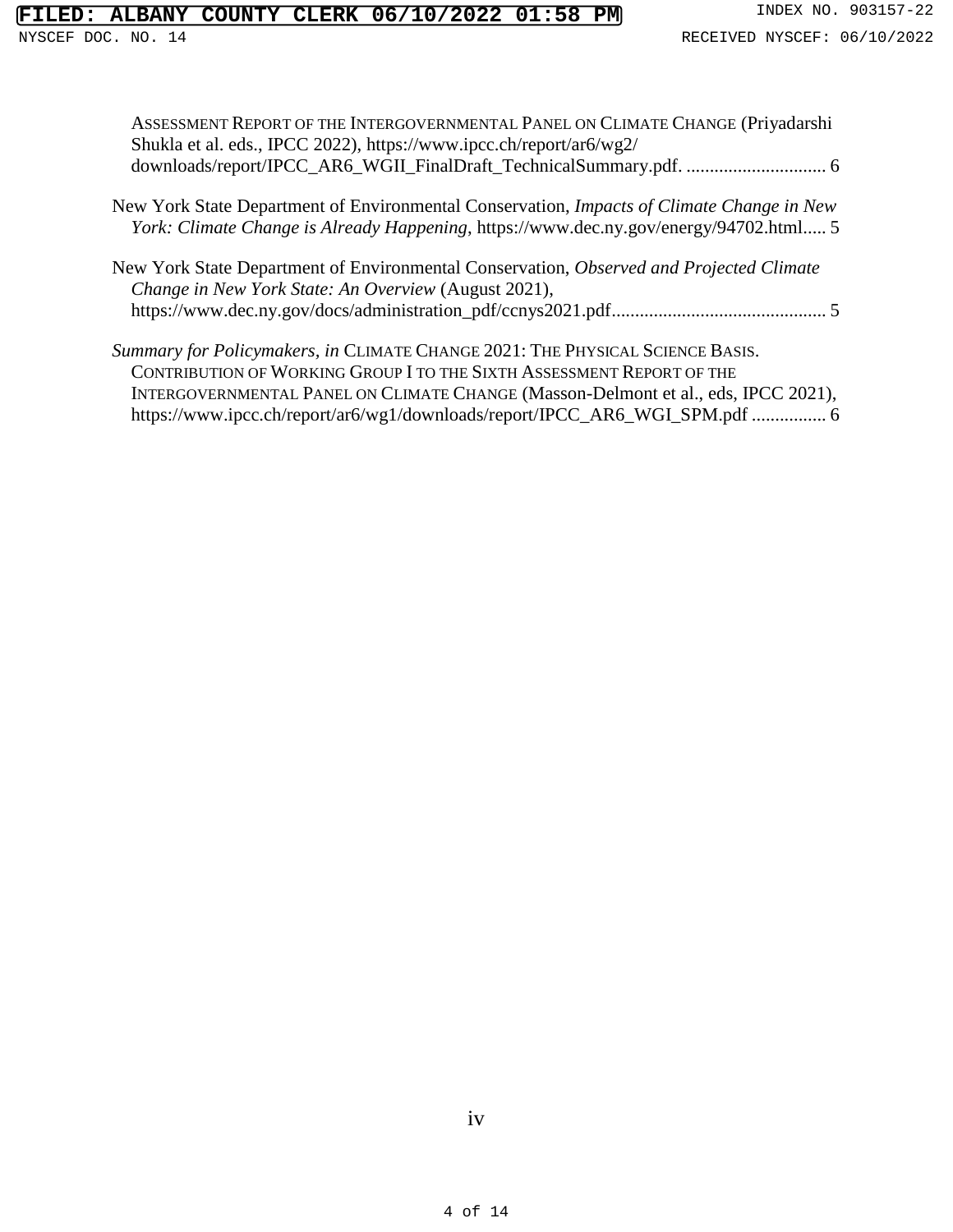#### **STATEMENT OF INTEREST OF AMICI CURIAE**

<span id="page-4-0"></span>Proposed *amicus curiae* Catskill Mountainkeeper ("Mountainkeeper") is a 501(c)(3) nonprofit organization dedicated to protecting the Catskills' natural heritage while promoting smart development and supporting local communities in building a sustainable economic future.<sup>1</sup> In keeping with this mission, Mountainkeeper seeks to expand renewable energy resources throughout New York State. As a founding member of the NY Renews coalition, Mountainkeeper successfully advocated for the passage of the Climate Leadership and Community Protection Act ("CLCPA"), which requires New York to rapidly decrease greenhouse gases and scale up renewable energy capacity.<sup>2</sup>

Proposed *amicus curiae* Win With South Fork Wind, Inc. ("Win With Wind") is an independent, nonpartisan group of residents of East Hampton and other towns on the South Fork of Long Island. Win With Wind aims to produce fact-based information regarding the benefits of wind energy. The group has spent years advocating for the South Fork Wind Farm, which will be New York State's first offshore wind farm. Win With Wind seeks to bring the communities that comprise the South Fork of Long Island to the forefront of clean energy leadership in order to responsibly address the global climate crisis, which threatens the environment, the oceans, fisheries, the food supply, human health, safety from extreme weather events, and ultimately human life on Earth.<sup>3</sup>

Mountainkeeper and Win With Wind have an interest in this proceeding because they are

l

 $3$  *Id.*  $\sqrt{\ }$  8.

<sup>&</sup>lt;sup>1</sup> See Affirmation of Michael B. Gerrard in Support of Proposed Order to Show Cause for Leave to File an Amicus Brief, dated June 10, 2022 ("Gerrard Aff."), ¶ 3.

 $^{2}$  *Id*.  $\P$  5.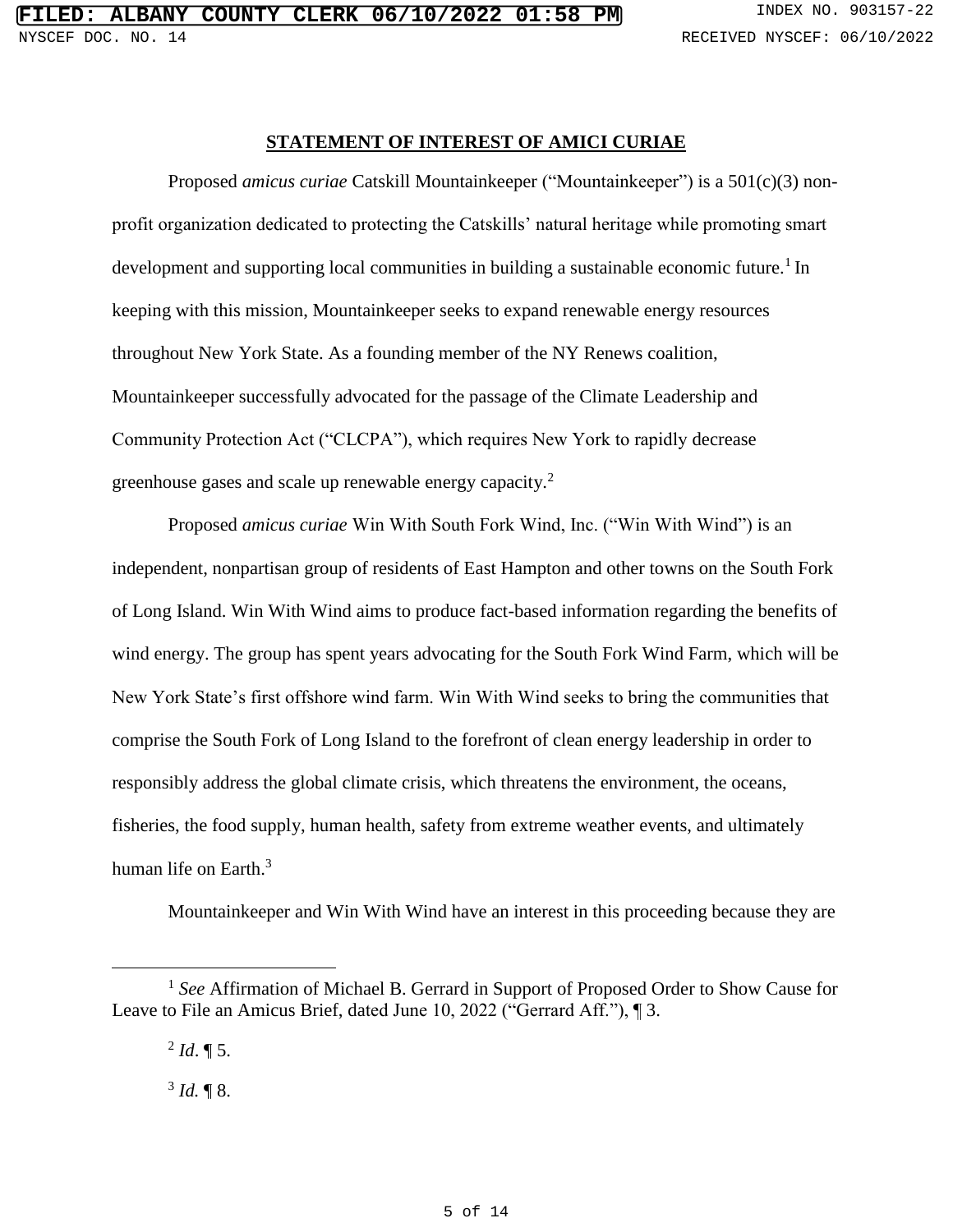actively dedicated to expanding renewable energy resources in New York State and fighting climate change. An order granting the preliminary injunction would frustrate those efforts and undermine their goals of a sustainable economic future by delaying or disrupting the development of renewable energy projects that are urgently needed to avoid the worst impacts of climate change.

#### **PRELIMINARY STATEMENT**

<span id="page-5-0"></span>Petitioners-Plaintiffs ("Petitioners") seek to have this Court grant the extraordinary remedy of preliminary injunctive relief to preclude the use of the wind and solar appraisal model ("Model") required by Real Property Tax Law § 575-b. The New York State Department of Taxation and Finance ("DTF") promulgated the Model, as mandated by Real Property Tax Law § 575-b, following input from stakeholders, including assessors, renewable energy developers, and the public. Implementing the Model will provide certainty to renewable energy developers, lenders, investors, and taxing authorities, which will facilitate the rapid development of renewable energy facilities necessary for the State to meet its statutory climate change goals.

Without conceding any other points, this brief focuses on the third element of the Court's preliminary injunction analysis, the balance of the equities. *See Aetna Ins. Co v. Capasso*, 75 N.Y.2d 860 (1990) (explaining that party seeking preliminary injunction must "show [1] a probability of success, [2] danger of irreparable injury in the absence of an injunction, and [3] a balance of the equities in their favor"). Here, enjoining implementation of the Model would impede the State from meeting its statutory climate change goals and harm the public's interest in avoiding climate change, while denying the request for an injunction would cause no immediate or irreparable harm to Petitioners. Therefore, the balance of the equities favors denying the request for a preliminary injunction and vacating the temporary restraining order

2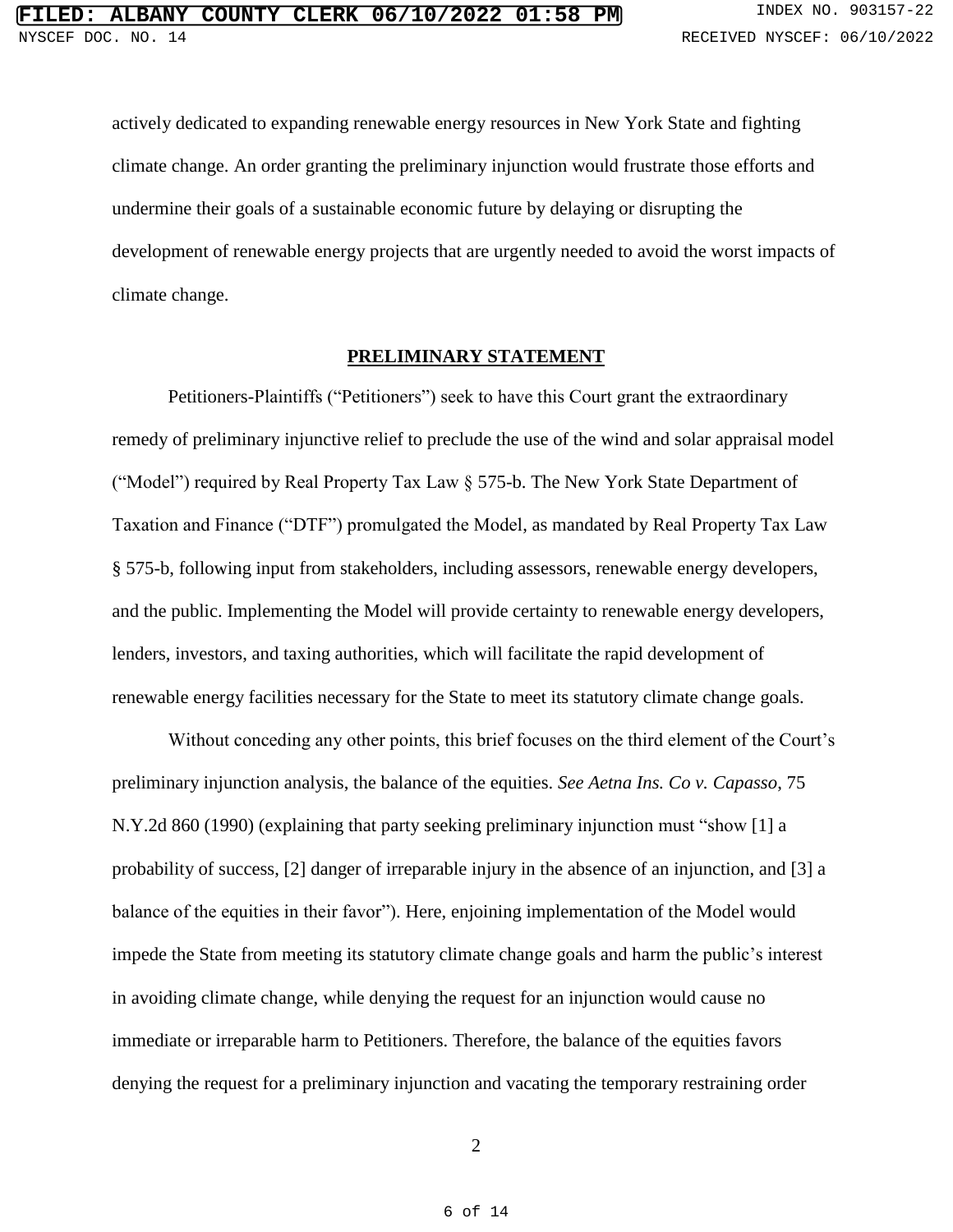<span id="page-6-0"></span>("TRO") that is currently in effect.

#### **STANDARD OF REVIEW**

Injunctive relief is not "an absolute right, but an extraordinary remedy to be granted or withheld by a court of equity in its exercise of discretion." *Kane v. Walsh*, 295 N.Y. 198, 205 (1946); *see also Rick J. Jarvis, Assocs. Inc. v. Stotler*, 216 A.D.2d 649, 650 (3d Dep't 1995) ("It is the general rule that a preliminary injunction is a drastic remedy and should be issued cautiously[.]"). Accordingly, "a party seeking the drastic remedy of a preliminary injunction has the burden of demonstrating, *by clear and convincing evidence*, (1) a likelihood of ultimate success on the merits, (2) the prospect of irreparable injury if the provisional relief is withheld, and (3) a balancing of the equities in the movant's favor." *Liotta v. Mattone*, 71 A.D.3d 741, 741-42 (2d Dep't 2010) (emphasis added).

Finally, "[i]t is well settled that temporary injunctions which in effect give the same relief which is expected to be obtained by final judgment, if granted at all, are granted with great caution and only when required by urgent situations or grave necessity, and then only on the clearest of evidence." *Russian Church of Our Lady of Kazan v. Dunkel*, 34 A.D.2d 799, 801 (2d Dep't 1970); *see also Grumet v. Cuomo*, 162 Misc. 2d 913, 929-30 (Sup. Ct., Albany Cnty. 1994).

#### **ARGUMENT**

### <span id="page-6-2"></span><span id="page-6-1"></span>**I. THE BALANCE OF THE EQUITIES TIPS SQUARELY AGAINST ISSUANCE OF A PRELIMINARY INJUNCTION**

The balance of the equities favors denial of Petitioners' motion for a preliminary injunction, because enjoining implementation of the Model would harm the State's interest in meeting its climate change goals as well as the public's interest in avoiding climate change,

3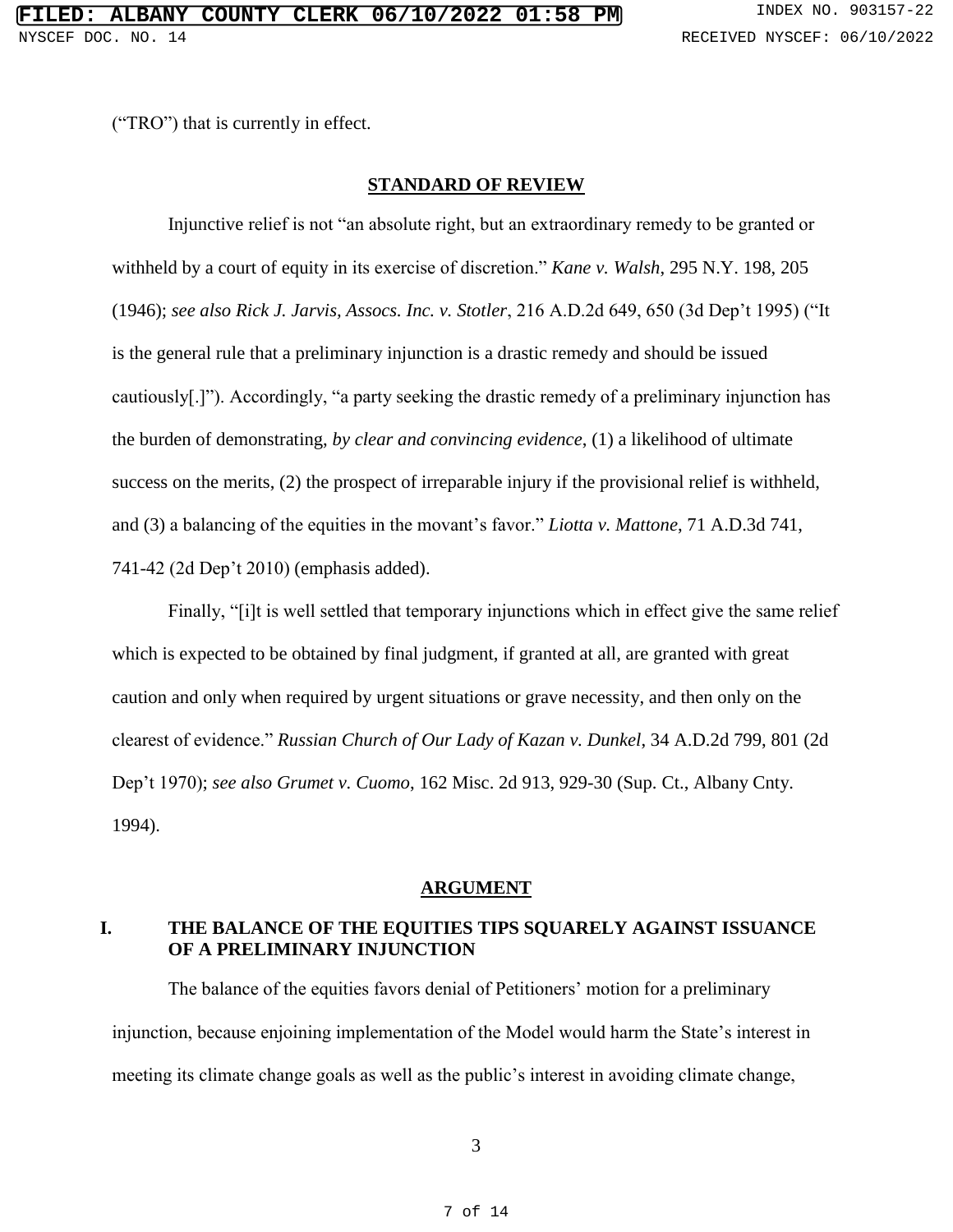while denying the request for an injunction would have no immediate or irreparable impact on the Petitioners. "In ruling on a motion for a preliminary injunction, the courts must weigh the interests of the general public as well as the interests of the parties to the litigation." *Destiny USA Holdings, LLC v. Citigroup Glob. Mkts. Realty Corp.*, 69 A.D.3d 212, 223 (4th Dep't 2009); *see also* 9 N.Y.Prac., Env. Law and Reg. in New York § 4.45 (2d ed. Sep. 2020) ("In balancing the equities, the court may also include such matters as the public interest . . . and the effect of the preliminary injunction on non-parties."). This includes consideration of whether "damage will be done [to] . . . the public policy of this State." *Seitzman v. Hudson Riv. Assoc.*, 126 A.D.2d 211, 215 (1st Dep't 1987).

A preliminary injunction delaying implementation of the Model would harm the public interest and run afoul of public policy by delaying construction of renewable energy facilities necessary to meet the State's climate change goals. In 2019, the New York Legislature enacted the CLCPA, which requires that 70% of statewide electric generation be supplied by renewable energy by 2030 and that 100% be supplied by zero-emission sources by 2040. NY PUB. SERV. LAW § 66-p(2)(a), (b). In 2021, to help the State meet those requirements, the Legislature amended Real Property Tax Law § 575-b to standardize the assessment methodology for renewable energy facilities. As amended, the statute directs DTF to create a tax appraisal model for wind and solar energy facilities based on a discounted cash flow methodology. The aim of the Model is to provide certainty to developers, lenders, investors, and taxing authorities concerning the assessment of such facilities and the property taxes derived therefrom. <sup>4</sup> As

 $\overline{a}$ 

<sup>4</sup> *See* Hodgson Russ Renewable Energy Alert, *Understanding the Reach and Limits of RPTL § 575-b and the State-Mandated Solar and Wind Real Property Assessment Models* (Sept. 8, 2021),<https://www.hodgsonruss.com/newsroom-publications-13472.html> ("The Model is intended to alleviate one of the significant issues in developing renewable projects in New York,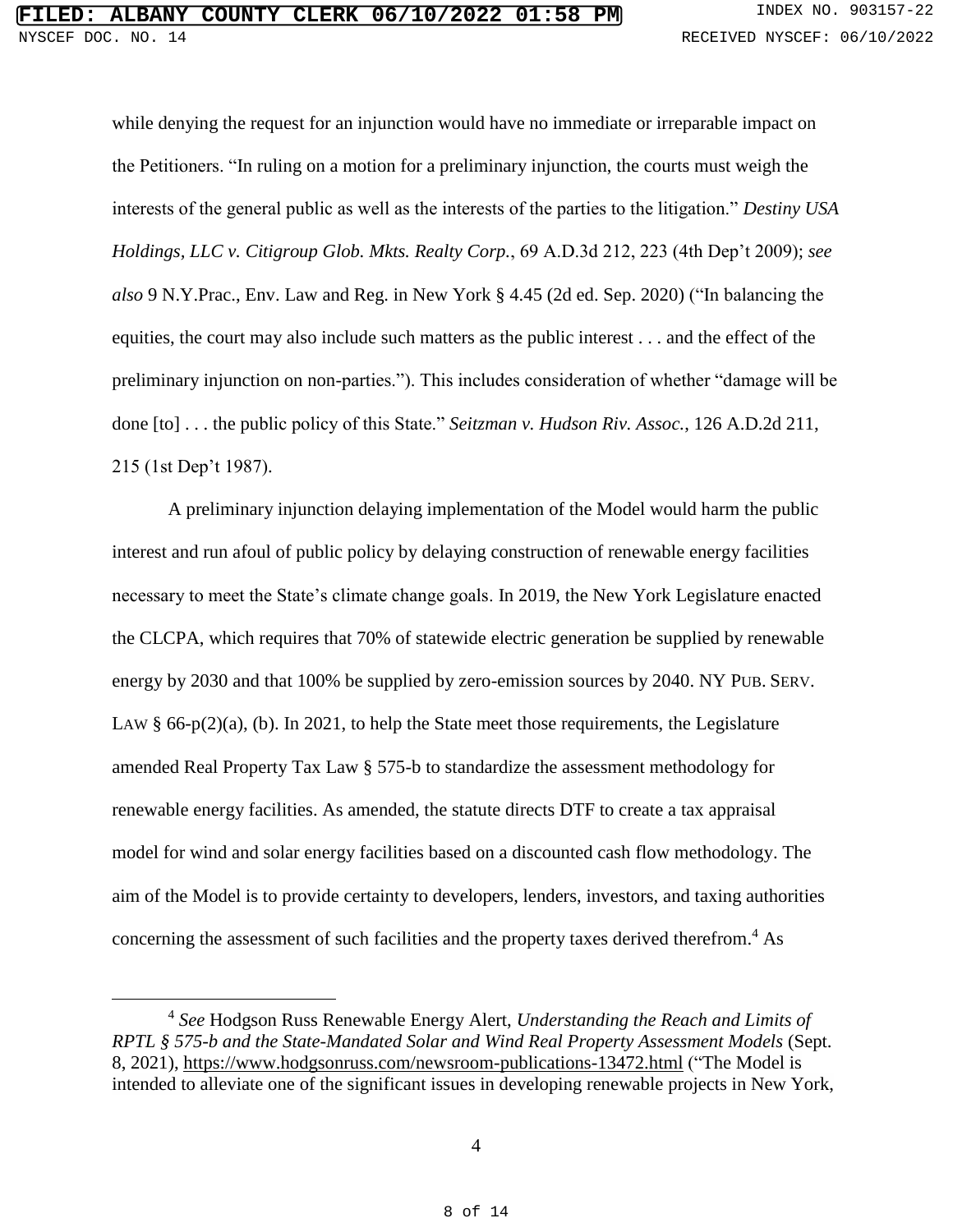l

directed, DTF created and published the Model to be used by the assessors for facilities that were operational as of the taxable status date of March 1, 2022. Further enjoining implementation of the Model will foster uncertainty among developers, lenders, investors, and taxing authorities, which will delay or disrupt projects that are under development.

In addition, the public at large has a compelling interest in the State meeting the climate change goals set out in the CLCPA. The greenhouse gas emissions generated by burning fossil fuels are having serious impacts on the climate in ways that affect New Yorkers. Already, the average annual temperature in New York State has risen 1.3ºC since 1970, and sea levels have risen more than one foot since  $1900<sup>5</sup>$  By 2100, sea levels are expected to be 18 to 75 inches higher than they are today, and some regions of the State may experience an average temperature increase of 6.7°C.<sup>6</sup> Moreover, as the Intergovernmental Panel on Climate Change found in its April 4, 2022 report, rapid and immediate reductions of greenhouse gas emissions are necessary to limit the increase in average global temperatures to no more than 1.5°C above pre-industrial levels. Any increase in excess of 1.5°C would gravely endanger the wellbeing of

which is the inability to be sure of tax costs  $\dots$  [Before RPTL § 575-b], Assessors [were] not required to establish values until after projects [were] constructed or at least partially constructed, as of the taxable status date. Now developers and project buyers can utilize the Model to determine what the taxable valuation will be, absent significant disagreement on the Model inputs.").

<sup>5</sup> New York State Department of Environmental Conservation, *Impacts of Climate Change in New York: Climate Change is Already Happening*, [https://www.dec.ny.gov/](https://www.dec.ny.gov/energy/94702.html) [energy/94702.html](https://www.dec.ny.gov/energy/94702.html) (noting that temperatures have increased by 2.4°F).

<sup>6</sup> *Id.*; New York State Department of Environmental Conservation, *Observed and Projected Climate Change in New York State: An Overview* (August 2021), at 3, [https://www.dec.ny.gov/docs/administration\\_pdf/ccnys2021.pdf](https://www.dec.ny.gov/docs/administration_pdf/ccnys2021.pdf) (noting that temperatures in some regions of New York could increase by 12°F).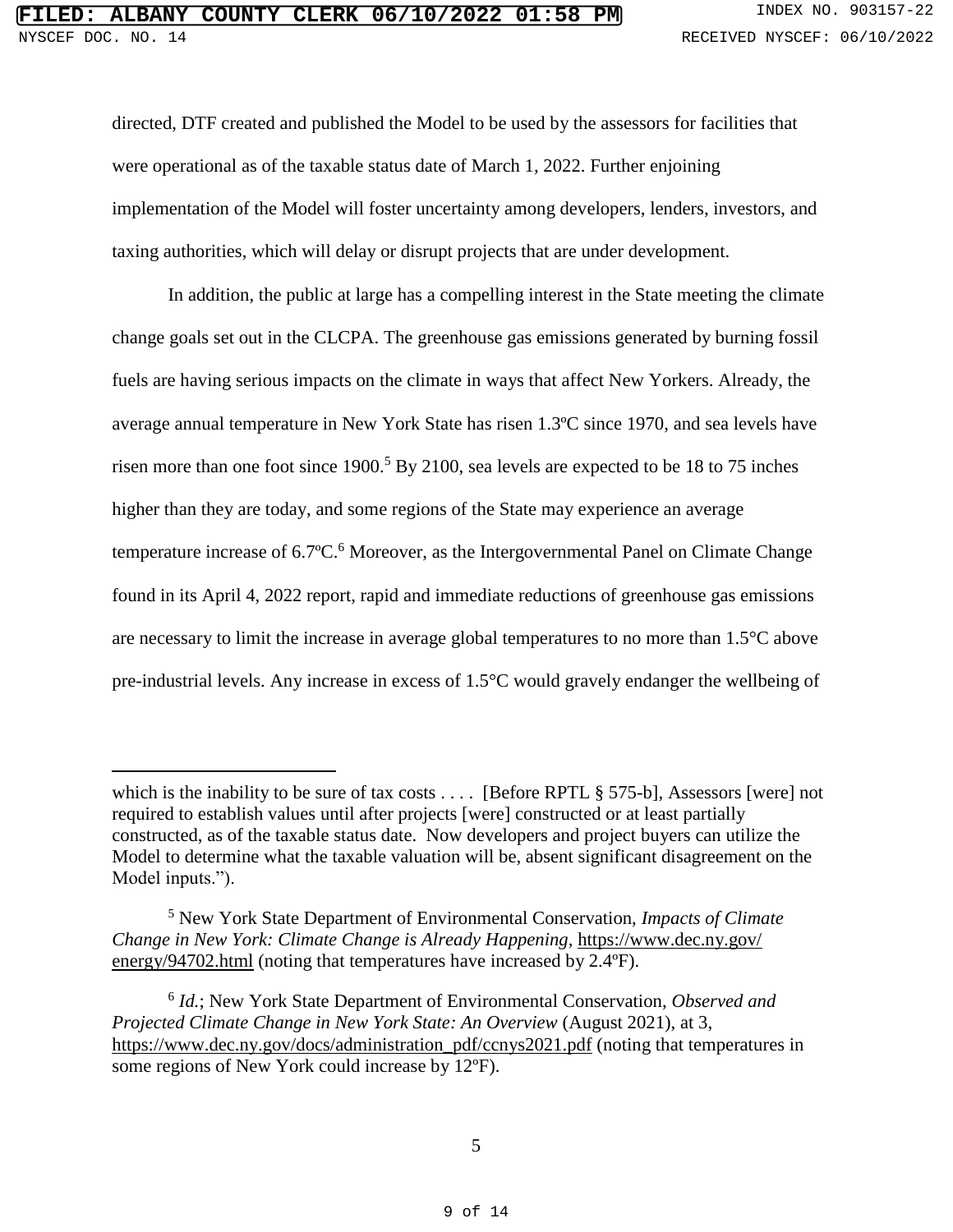l

humans and the natural ecosystems on which human life depends.<sup>7</sup> A rapid buildout of a large number of wind and solar facilities is one essential component of limiting temperature rise.<sup>8</sup>

Whereas issuance of a preliminary injunction would cause immediate harm to the State's interest and the public's interest in fighting climate change, denial of the injunction would have only a limited impact, if any, on the Petitioners—and any impact would be purely monetary in nature. Petitioners argue that the balance of the equities favors preliminary relief on the grounds that "[they] and the public as a whole stand to suffer if the Model is implemented by DTF and every assessor and assessing unit in New York State applies the Model for the 2022 tax year." (Affirmation of Dylan C. Harris Supp. TRO, Dkt. No. 3 (["Harris Aff."](https://iapps.courts.state.ny.us/nyscef/ViewDocument?docIndex=B118f_PLUS_f1xSap9nOViLcoJw==)) ¶ 35.) However, Petitioners fail to support that assertion with any evidence of immediate impact, much less with the clear and convincing evidence that is required to obtain the extraordinary remedy of a preliminary injunction. *See Liotta v. Mattone*, 71 A.D.3d at 741-42.

Indeed, Petitioners' sole example of a project where implementation of the Model would allegedly affect local tax revenues, an "approved solar array in the Town of Sharon" [\(Harris Aff.](https://iapps.courts.state.ny.us/nyscef/ViewDocument?docIndex=B118f_PLUS_f1xSap9nOViLcoJw==) ¶ 13), has not been built. By their own admission, the project will not generate tax revenues this

<sup>7</sup> Minal Pathal et al., *Climate Change 2022: Technical Summary, in* CLIMATE CHANGE 2022: MITIGATION OF CLIMATE CHANGE. CONTRIBUTION OF WORKING GROUP III TO THE SIXTH ASSESSMENT REPORT OF THE INTERGOVERNMENTAL PANEL ON CLIMATE CHANGE (Priyadarshi Shukla et al. eds., IPCC 2022) at TS-23 to TS-40, [https://www.ipcc.ch/report/ar6/wg2/](https://www.ipcc.ch/report/ar6/wg2/‌downloads/report/IPCC_AR6_WGII_FinalDraft_TechnicalSummary.pdf) [downloads/report/IPCC\\_AR6\\_WGII\\_FinalDraft\\_TechnicalSummary.pdf.](https://www.ipcc.ch/report/ar6/wg2/‌downloads/report/IPCC_AR6_WGII_FinalDraft_TechnicalSummary.pdf)

<sup>8</sup> IEA, *Net Zero by 2050* (May 2021) at 14, [https://www.iea.org/reports/net-zero-by-2050;](https://www.iea.org/reports/net-zero-by-2050) *Summary for Policymakers, in* CLIMATE CHANGE 2021: THE PHYSICAL SCIENCE BASIS. CONTRIBUTION OF WORKING GROUP I TO THE SIXTH ASSESSMENT REPORT OF THE INTERGOVERNMENTAL PANEL ON CLIMATE CHANGE (Masson-Delmont et al., eds, IPCC 2021) at 36, [https://www.ipcc.ch/report/ar6/wg1/downloads/report/IPCC\\_AR6\\_WGI\\_SPM.pdf](https://www.ipcc.ch/report/ar6/wg1/downloads/report/IPCC_AR6_WGI_SPM.pdf) ("[T]here is a near-linear relationship between cumulative anthropogenic  $CO<sub>2</sub>$  emissions and the global warming they cause.").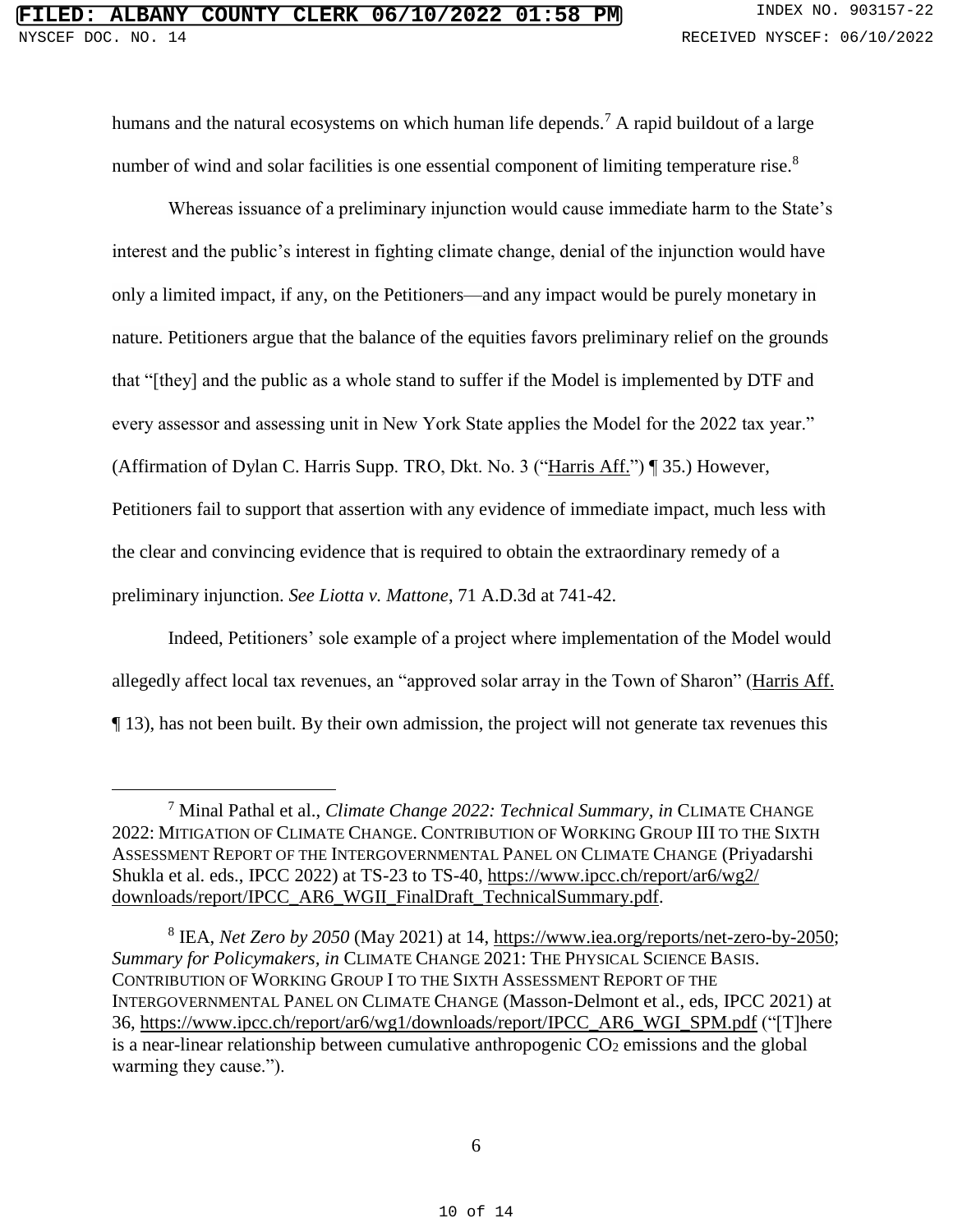year, whether or not the Model is implemented. (*See* Affidavit of David A. Jones, II, Dkt. No. 8 (["Jones Aff."](https://iapps.courts.state.ny.us/nyscef/ViewDocument?docIndex=P_PLUS_pNRZVGqckaD52y9SciUw==)) at  $\P$  7 n.1 ("The Solar array is under construction and will not be on the Assessment Roll until 2023.").) Petitioners argue that the Model nonetheless will cause harm because the project will generate less revenue under the Model than it would have generated under some alternative valuation method.<sup>9</sup> (*See id.* 1, 7.) However, the possibility that implementing the Model will cause *next year's* tax revenues from one particular project to be less than they might have been under some alternative valuation method does not support granting *emergency relief* such as a preliminary injunction. *Grumet v. Cuomo*, 162 Misc. 2d at 930 ("To warrant preliminary injunctive relief, the irreparable harm alleged must be immediate, specific, non-speculative, and non-conclusory.").

Ultimately, Petitioners have alleged no harm at all. Rather, any tax revenue that the municipal Petitioners eventually do receive from the project will be new, incremental revenue, whether or not the Model is in use at the time the assessments are set. When a property is added to the assessment roll—such as the approved solar energy system in the Town of Sharon that Petitioners reference—that is added value. Added value results in new tax revenue, which reduces the tax burden on all taxpayers within the jurisdiction, including the taxpayer Petitioners.<sup>10</sup>

l

<sup>&</sup>lt;sup>9</sup> The Jones Affidavit does not provide a copy of the appraisal it relies upon in comparing the two methodologies. The Jones Affidavit also references two exhibits that do not appear anywhere in the record. *See* [Jones Aff.](https://iapps.courts.state.ny.us/nyscef/ViewDocument?docIndex=P_PLUS_pNRZVGqckaD52y9SciUw==) ¶¶ 1 (referencing an "Exhibit 'A'"), ¶ 7 (referencing an "Exhibit 'E'").

 $10$  Aside from the fact that Petitioners have offered no evidence of harm to taxpayers, taxpayers do not have standing to challenge assessments on neighboring properties. There is a statutory process for taxpayers to challenge assessments on their own properties for being too high, which begins with filling out a Form RP-524. But there is no statutory process for taxpayers to challenge assessments on *other* properties for being too low.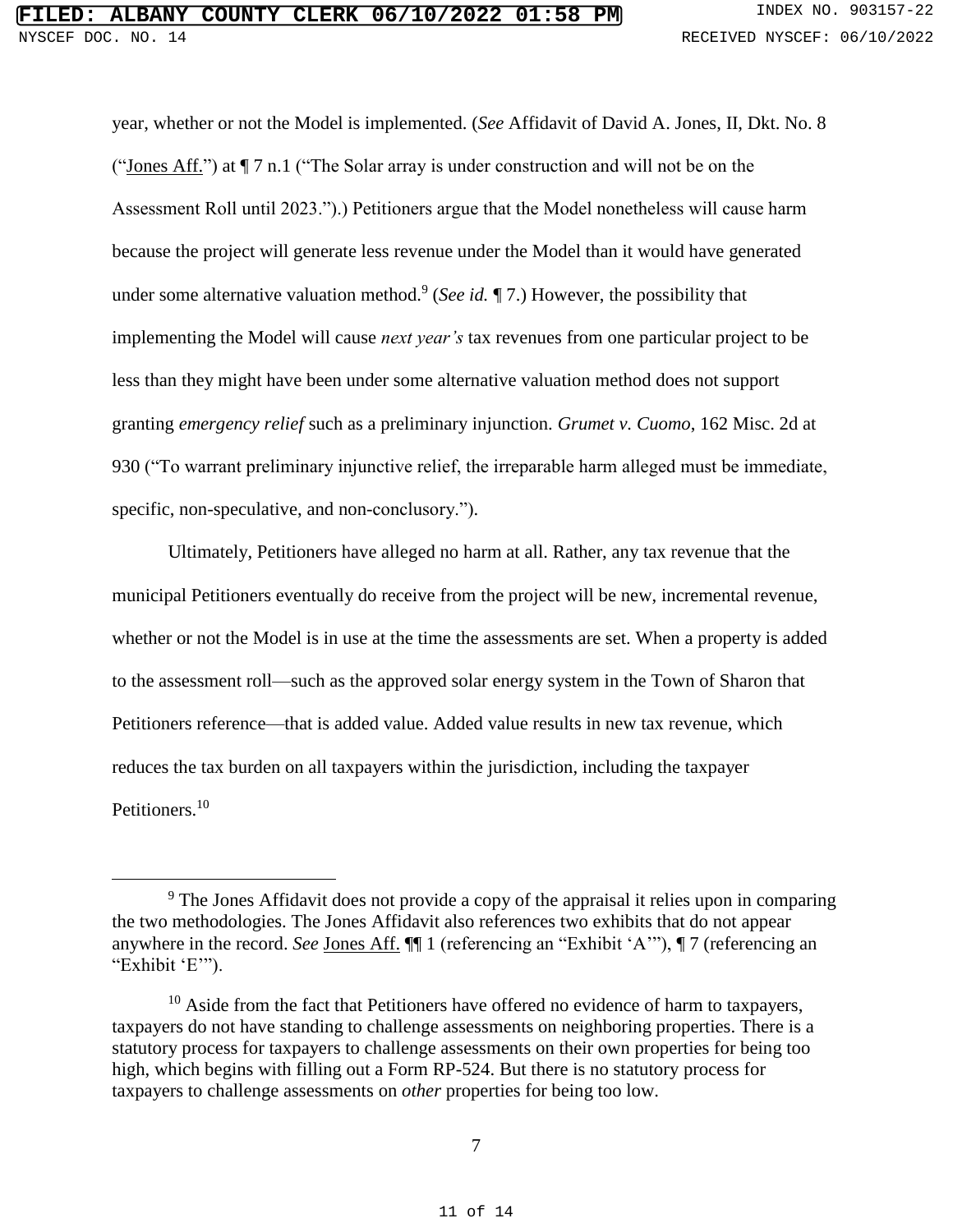Likewise, Petitioners' argument that they would be forced to cut services (*see* [Petition,](https://iapps.courts.state.ny.us/nyscef/ViewDocument?docIndex=ljFFYeVLOeLooegINfis5Q==) Dkt. No. 1 ¶ 107) as a result of a decrease in municipal tax revenue from implementing the Model is speculative, remote, and conclusory. *See Metropolitan Package Store Ass'n, Inc. v. Koch*, 80 A.D.2d 940, 941 (3d Dep't 1994) (rejecting conclusory allegation that declining to enjoin the collection of an excise tax on liquor would force liquor dealers out of business). It is also baseless. There is no evidence that tax revenues will be reduced as a result of implementing the Model; the facts instead confirm that renewable energy facilities will contribute additional revenue to municipalities. Nor is there any evidence that such facilities will be a drain on municipal resources. Therefore, there is no basis to infer that municipalities would need to cut services as a result of the Court denying the request for a preliminary injunction.

Finally, in balancing the equities, Petitioners "must show that the *irreparable* injury to be sustained by them is more burdensome to them than the harm caused to [respondents] through imposition of the injunction." *Metropolitan Package Store Ass'n, Inc. v. Koch*, 80 A.D.2d 940, 941 (3d Dep't 1994) (emphasis added). Here, Petitioners fail to show that any alleged harm they would suffer due to a purported decrease in tax revenues would be *irreparable*. <sup>11</sup> Even if Petitioners were able to demonstrate that they would suffer a loss of tax revenue if their request for an injunction were denied—which they have not done—monetary relief would be sufficient to compensate Petitioners for any monetary loss, and injunctive relief would be inappropriate. *See Lawrence H. Morse, Inc. v. Anson*, 185 A.D.2d 505, 506 (3d Dep't 1992) ("It is . . . well settled that, within the purview of CPLR article 63, an 'irreparable injury' is one which may not be compensated by an award of money damages.").

l

 $11$  This brief does not address the second prong of the preliminary injunction analysis, irreparable harm, except to the extent necessary to properly balance the equities.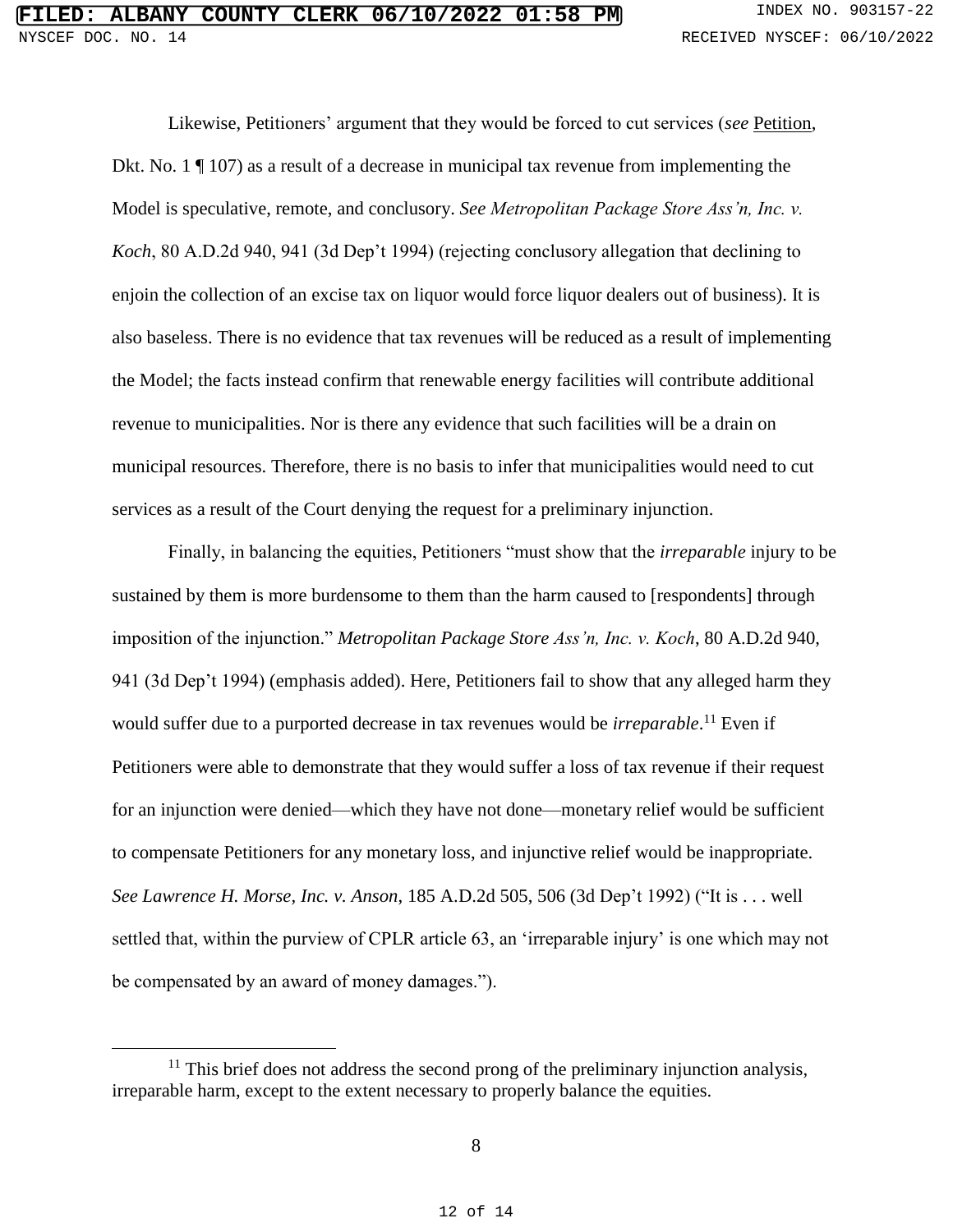Granting the injunctive relief Petitioners seek would harm the State and the public significantly, while denying the request would cause no immediate or irreparable harm to Petitioners. Further, enjoining implementation of the Model directly conflicts with the Legislature's intent in enacting the CLCPA and Real Property Tax Law § 575-b. Therefore, the balance of the equities overwhelmingly favors denying the request for a preliminary injunction.

#### **CONCLUSION**

<span id="page-12-0"></span>For these reasons and the reasons discussed by Respondents-Defendants, Mountainkeeper and Win With Wind respectfully urge the Court to deny the preliminary injunction and vacate the TRO.

Respectfully submitted,

Dated: June 10, 2022 New York, New York */s/ Michael B. Gerrard*

Michael B. Gerrard Arnold & Porter Kaye Scholer LLP 250 W 55th St. New York, NY 10019 212-836-8000 Michael.Gerrard@arnoldporter.com

Matthew Eisenson Sabin Center for Climate Change Law Columbia Law School 435 West 116th St. New York, NY 10027 508-397-8177 matthew.eisenson@law.columbia.edu

*Attorneys for Catskill Mountainkeeper and Win With South Fork Wind, Inc.*